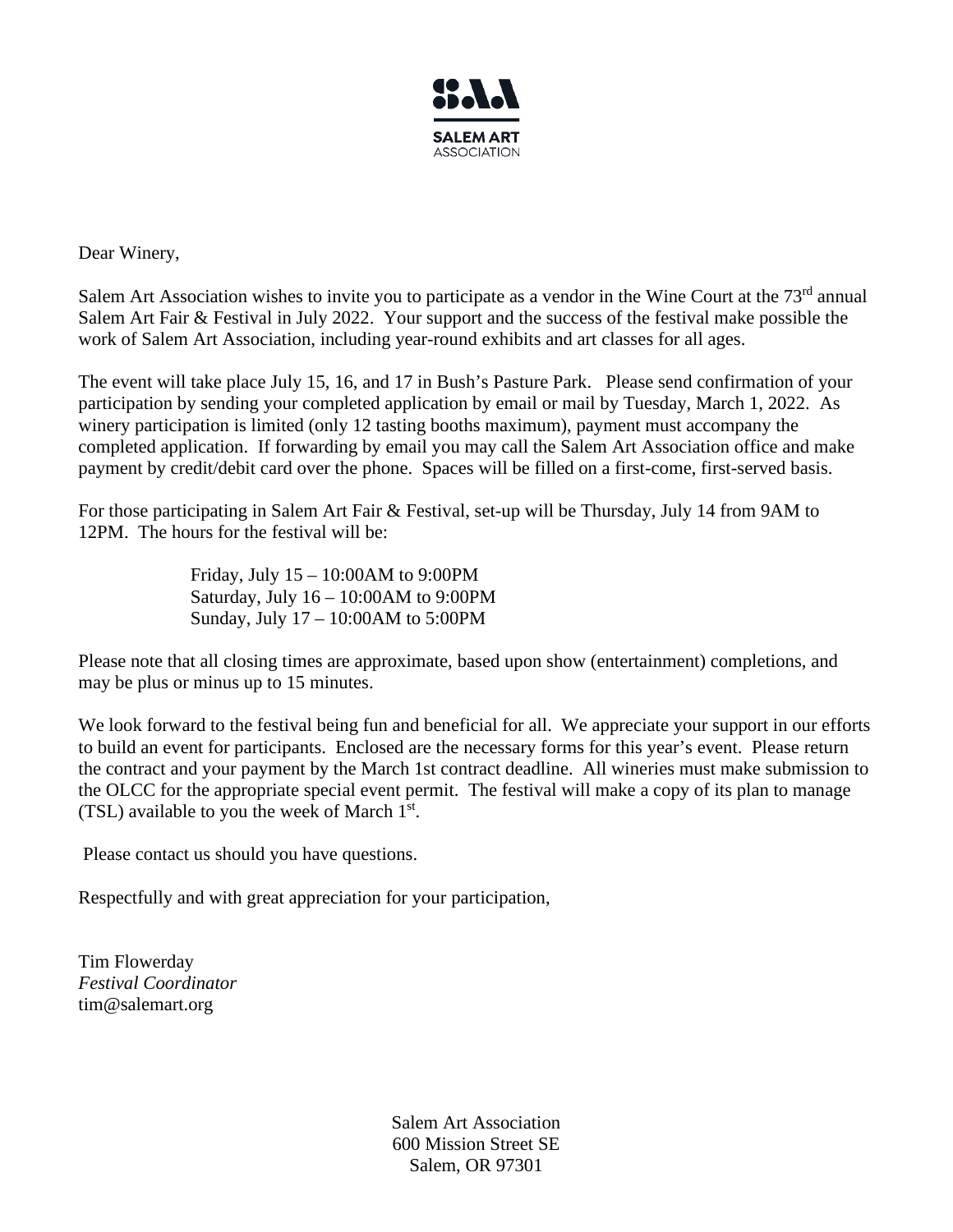

Salem Art Fair & Festival Salem Art Association 600 Mission Street SE Salem, OR 97301

## **Salem Art Fair & Festival Winery Contract**

Entered into on this \_\_\_\_\_\_\_\_\_\_\_\_\_\_\_\_\_day of \_\_\_\_\_\_\_\_\_\_\_\_\_\_\_\_\_\_\_\_\_, 202\_\_\_ between Salem Art Fair & Festival (hereinafter referred to as Contractor) and Organization/Business/Individual (hereinafter referred to as Contractee/Vendor/Exhibitor).

| Contractee/Vendor/Exhibitor                                |         |
|------------------------------------------------------------|---------|
| <b>Contact Person</b>                                      | Phone   |
| <b>Street</b>                                              | Email   |
| City<br>State                                              | Website |
| $\sim$<br>$\sim$ $\sim$<br>$\sim$<br>$-$<br>$-1$ $-1$ $-1$ | .       |

Contractor and Contractee/Vendor/Exhibitor agree as follows: For the total fee as calculated herein,

Contractee/Vendor/Exhibitor shall provide goods and services as specified in this contract for the duration of Salem Art Fair & Festival, July 15, 16, & 17 of 2022. For the consideration of \$525 and (1 case of wine for festival hospitality use), Contractee/Vendor/Exhibitor shall:

a) Provide Contractor with proof of Liquor Liability Insurance naming Salem Art Association, City of Salem, and Roots and Rhythms, LLC as additional insured.

b) Make application for and provide proof of OLCC application and authority to operate at Salem Art Fair & Festival. c) Be provided by Contractor a 10' x 10' Canopy, two 8' tables, and two chairs.

d) Be provided by Contractor Alcohol Monitors and security during Festival, as well as ice delivery (\$8 per bag) on a recurring schedule several times each day.

e) Provide an inclusive list of products/goods to be sold and their pricing.

*(Contractee/Vendor/Exhibitor shall equip booth/s with approved fire extinguisher (multi-purpose 2A 10BC minimum rating).* Contractee/Vendor/Exhibitor, Agents, and Employees of named Contractee/Vendor/Exhibitor to hold harmless Contractor, City of Salem, Agents, Employees, Citizen Volunteers, Sub-Contractors, and all others for any malfeasance, theft, or damage as a result of participation in Festival, and any and all other cause beyond their control. All Contractee/Vendor/Exhibitors are to provide their own interior and exterior lighting (not to exceed 75 watts), and screen from public view outside equipment and supplies.

Absolutely NO DRUG OR ALCOHOL consumption permitted by Contractee/Vendor/Exhibitor, Agents, or Employees during working hours. *No early booth removal permitted at any time***.** Contractee/Vendor/Exhibitor will be sent a move-in schedule and space location during the week prior to the Festival. In return, Contractor agrees to provide the above named Contractee/Vendor/Exhibitor with vending space as outlined above for fees and or commissions named herein. This contract is non-transferable, terms non-negotiable. The Festival may accept or deny this contract and return fees at their discretion for products or service choices deemed not suitable to Salem Art Fair & Festival's overall theme or deemed not qualifying as presented. **Fees are due and payable upon submission of this contract in the form of check (all returned or NSF checks will be assessed a \$35 fee), cashier's check, or money order no later than March 1, 2022. All booths shall be occupied and open for business no later than show opening (booth hours are Friday, 10:00AM to 9:00PM, Saturday, 10AM to 9:00PM, and Sunday, 10AM to 5:00PM) or booth may be forfeited without refund.**

Signed \_\_\_\_\_\_\_\_\_\_\_\_\_\_\_\_\_\_\_\_\_\_\_\_\_\_\_\_\_\_\_ Signed \_\_\_\_\_\_\_\_\_\_\_\_\_\_\_\_\_\_\_\_\_\_\_\_\_\_\_\_\_\_\_\_\_\_\_\_\_\_\_\_\_